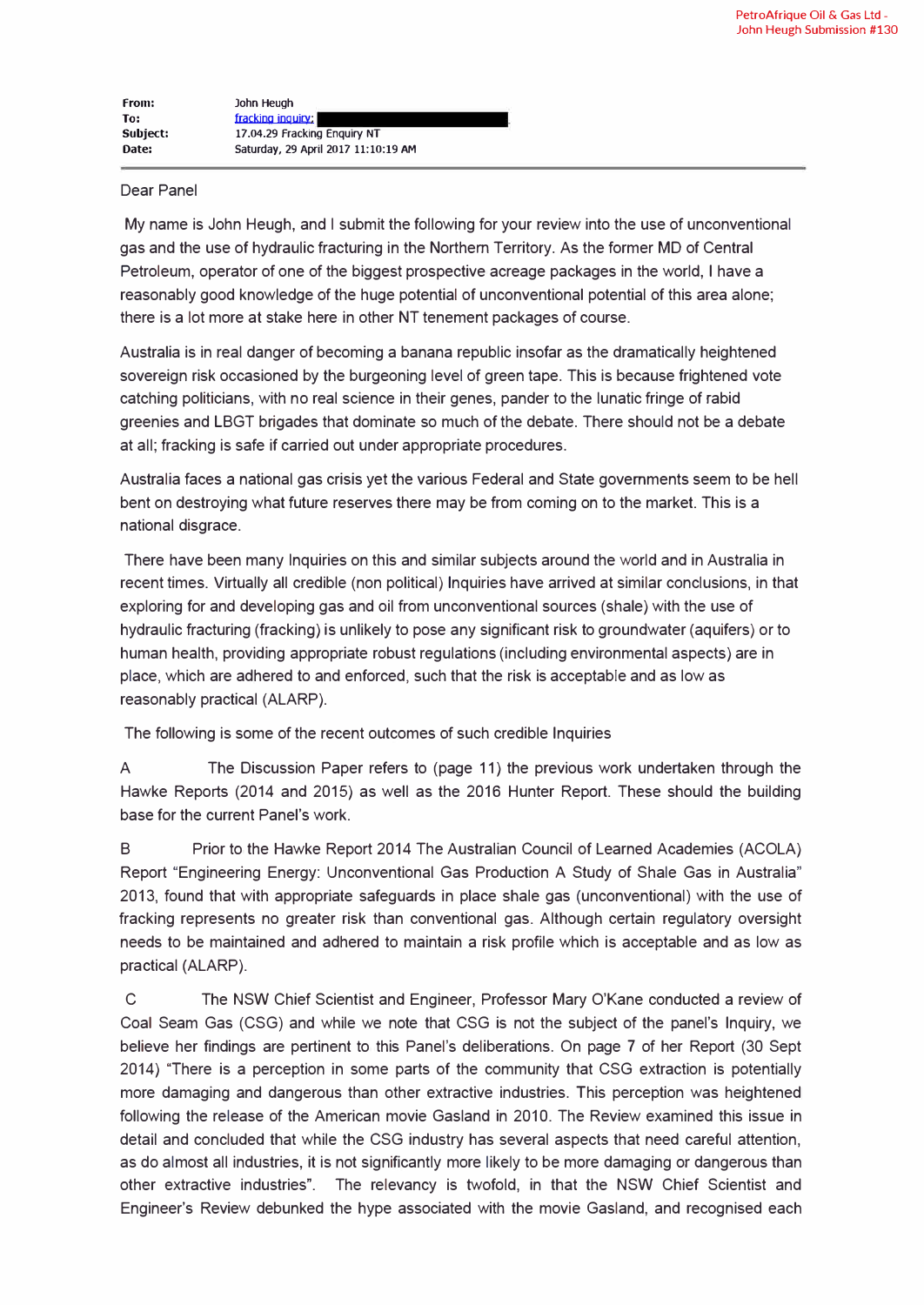extractive industry has its own unique characteristics which must be recognised, managed and regulated appropriately to achieve ALARP.

D The Western Australian Upper House reviewed the issue of fracking, and after two years of examining evidence etc. concluded (Nov 15) that fracking can be carried out safely if regulated appropriately. It found the impact on human health and the environment were 'negligible' despite widespread concerns about the practice.

E The South Australian (SA) Natural Resources Committee recently completed a two year Inquiry into unconventional gas and the use of fracking, and issued it's final Report on 30 November 2016. It's key recommendation against it's first Term of Reference was that unconventional gas (fracking) is unlikely to have any impact on groundwater (aquifers).

F As mentioned, there have been many Inquiries worldwide, but the UK is also very relevant to Australia, as its ownership to mineral rights is similar to Australia. The UK had a very rigorous inquiry carried out by the Royal Society and the Royal Academy of Engineering specifically to do a report on hydraulic fracturing and shale gas. Professor Sir Mark Walport UK Chief Scientist gave a speech predominantly focussed on Risk and Innovation in Germany in September 2014, summed up the findings, with the following

"There are really 3 science and engineering concerns about hydraulic fracturing (fracking). The first of these is: will it cause earth tremors? The second is: will you get contamination of the water table? And the third is: will there be fugitive release of the methane gas? (In other words if you leak all the gas then you lose the advantage of it as a fossil fuel). And what the science and the engineering tells you is that this is a drilling technology and no drilling technology is completely riskfree. **But if it is done well, if it is engineered well, if it is governed well, then it is as safe as** any other form of drilling, recognising that there is no 'free lunch', there is nothing that is completely risk-free." He went on to note

"Those are the engineering concerns, and that's what the Royal Academy of Engineers' report said and actually multiple other reports have all essentially said the same thing. But the public or publics who are protesting, at least in some parts of the world, about fracking are coming at in from a different angle. They're coming at it from the values angle and from the 'my pain, your gain' angle. And so there's a group that dislike fracking because they dislike fossil fuels, there's another group that dislike fracking because they actually just don't like big companies, and then there's a third group who just don't want the inconvenience of having something industrial happening in their back yard." The referenced speech can be found here http://bit.ly/1CVyur7

In line with the UK Inquiry and the recommended outcomes, the UK Infrastructure Bill 2014-15, was passed through the UK Parliament, and it, which among other things will permit fracking below 300 meters in the UK.

It is on this basis that I urge the Panel to adopt a factual and evidence based approach toward assessing the potential risks regarding the exploration for and the development of unconventional gas and oil, and the use of hydraulic fracturing to enhance its production, providing at all times, there is a robust regulatory regime which through strong enforcement enables the risk to be reduced to be ALARP.

Yours sincerely

\_\_\_\_\_\_\_\_\_\_\_\_\_\_\_\_\_\_\_\_\_\_\_